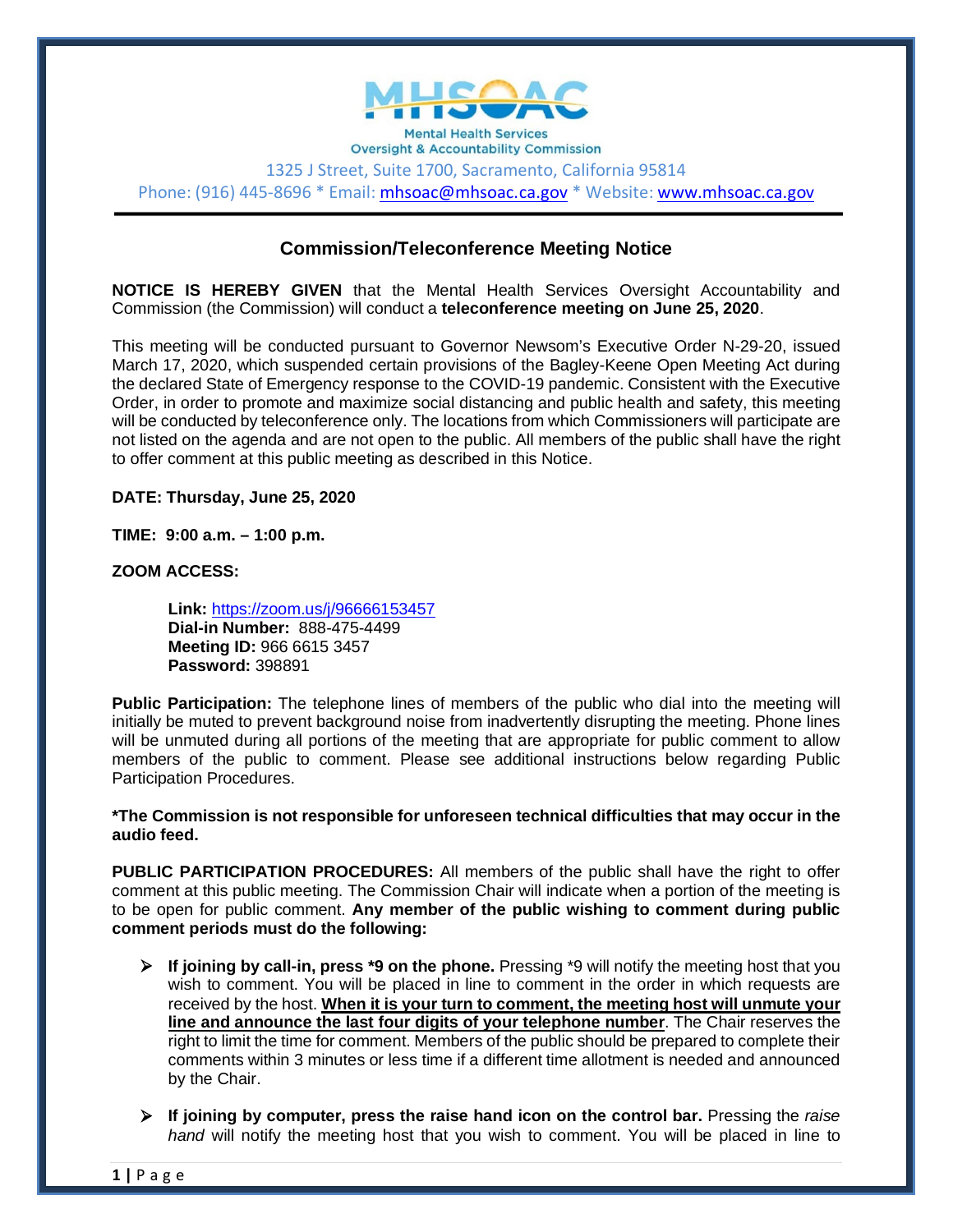comment in the order in which requests are received by the host. **When it is your turn to comment, the meeting host will unmute your line and announce your name**. The Chair reserves the right to limit the time for comment. Members of the public should be prepared to complete their comments within 3 minutes or less time if a different time allotment is needed and announced by the Chair.

#### **Our Commitment to Excellence**

The Commission's 2020-2023 Strategic Plan articulates three strategic goals:

- 1) Advance a shared vision for reducing the consequences of mental health needs and improving wellbeing – and promote the strategies, capacities and commitment required to realize that vision.
- 2) Advance data and analysis that will better describe desired outcomes; how resources and programs are attempting to improve those outcomes; and, elevate opportunities to transform and connect programs to improve results.
- 3) Catalyze improvement in state policy and community practice by (1) providing information and expertise; (2) facilitating networks and collaboratives; and, (3) identifying additional opportunities for continuous improvement and transformational change.

#### **Our Commitment to Transparency**

Per the Bagley-Keene Open Meeting Act, public meeting notices and agenda are available on the internet at [www.mhsoac.ca.gov](http://www.mhsoac.ca.gov/) at least 10 days prior to the meeting. Further information regarding this meeting may be obtained by calling (916) 445-8696 or by emailing [mhsoac@mhsoac.ca.gov](mailto:mhsoac@mhsoac.ca.gov)

#### **Our Commitment to Those with Disabilities**

• Pursuant to the American with Disabilities Act, individuals who, because of a disability, need special assistance to participate in any Commission meeting or activities, may request assistance by calling (916) 445-8696 or by emailing [mhsoac@mhsoac.ca.gov.](mailto:mhsoac@mhsoac.ca.gov) Requests should be made one (1) week in advance whenever possible.

# **AGENDA**

|       | <b>Lynne Ashbeck</b> |
|-------|----------------------|
| Chair |                      |

**Lynne Ashbeck Mara Madrigal-Weiss** Chair Vice Chair

### **Commission Meeting Agenda**

All matters listed as "Action" on this agenda, may be considered for action as listed. Any item not listed may not be considered at this meeting. Items on this agenda may be considered in any order at the discretion of the Chair.

#### **9:00 AM Call to Order and Welcome**

Chair Lynne Ashbeck will convene the Mental Health Services Oversight and Accountability Commission meeting and make announcements.

### **9:10 AM Roll Call**

Roll call of Commissioners to verify the presence of a quorum.

#### **9:15 AM General Public Comment**

General Public Comment is reserved for items not listed on the agenda. No debate nor action by the Commission is permitted on such general public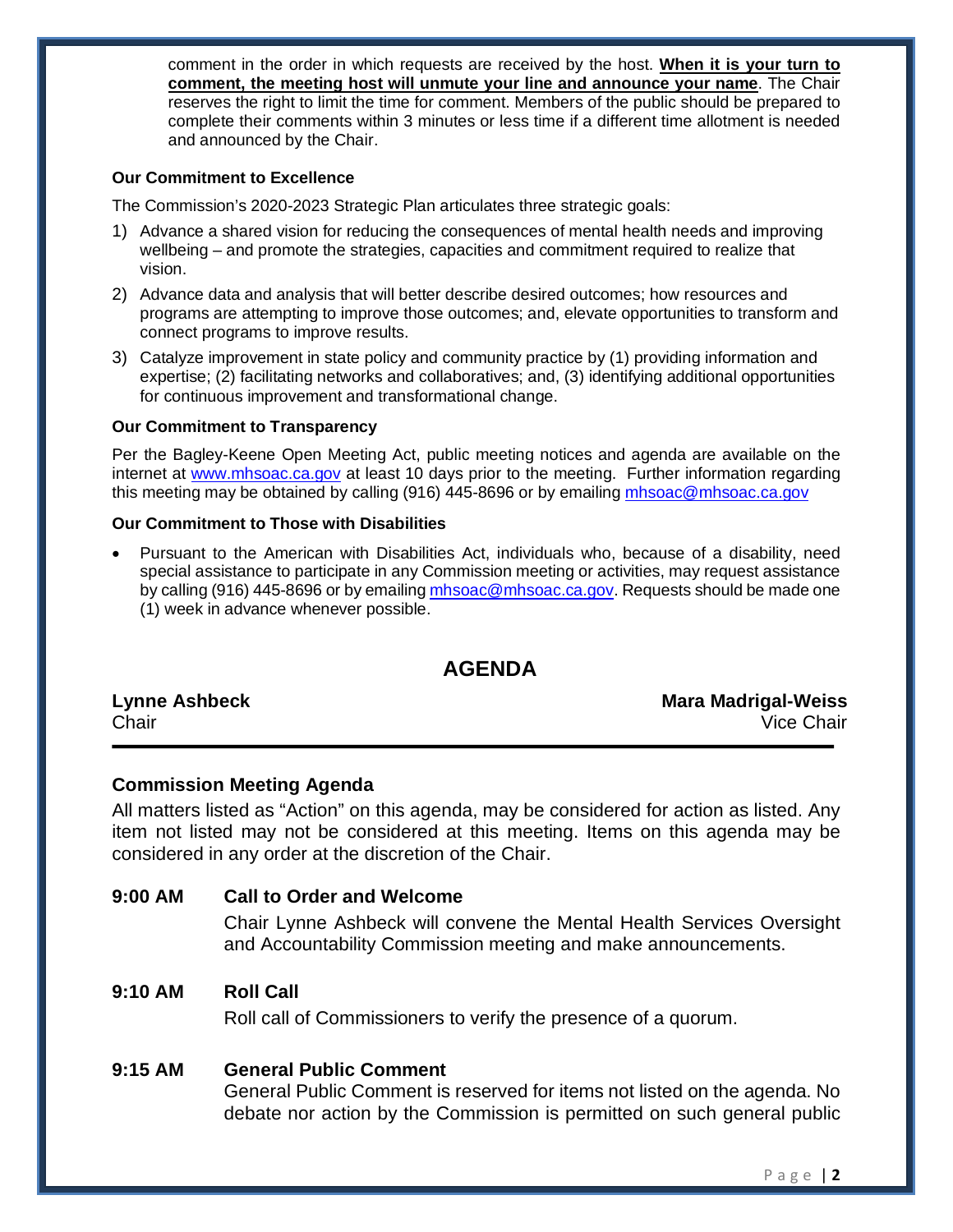comments, as the law requires formal public notice prior to any deliberation or action on an agenda item.

# **10:00 AM Action**

## **1: Approve May 28, and June 11, 2020 MHSOAC Meeting Minutes**

The Commission will consider approval of the minutes from the May 28 and the June 11, 2020 teleconference meetings.

- Public Comment
- Vote

### **10:10 AM Action**

### **2: Sacramento Innovation Plan**

### **Presenter for the Forensic Behavioral Health Innovation project:**

• Julie Leung, LCSW, Human Services Program Planner, Sacramento County Division of Behavioral Health Services (BHS)

The Commission will consider approval of \$9,536,739 in Innovation funding to support the Forensic Behavioral Health Innovation project.

- Public Comment
- Vote

## **10:40 AM Action**

### **3: Ventura Innovation Plan**

## **Presenter for the FSP Multi-Platform Data Exchange Innovation Project:**

• Kiran Sahota, MA Mental Health Services Act Senior Behavioral Health Manager, Ventura County Behavioral Health

The Commission will consider approval of \$2,011,116 in Innovation funding to support the FSP Multi-Platform Data Exchange Innovation Project.

- Public comment
- Vote

# **11:15 AM 10 MINUTE BREAK**

### **11:25 AM Information**

#### **4: Reflections on our work through the lens of current events: Racial Equity and COVID-19 Presenter:**

• Toby Ewing, Ph.D., Executive Director

The Commission will consider the implications of COVID-19 and racial equity on our current and prospective actions.